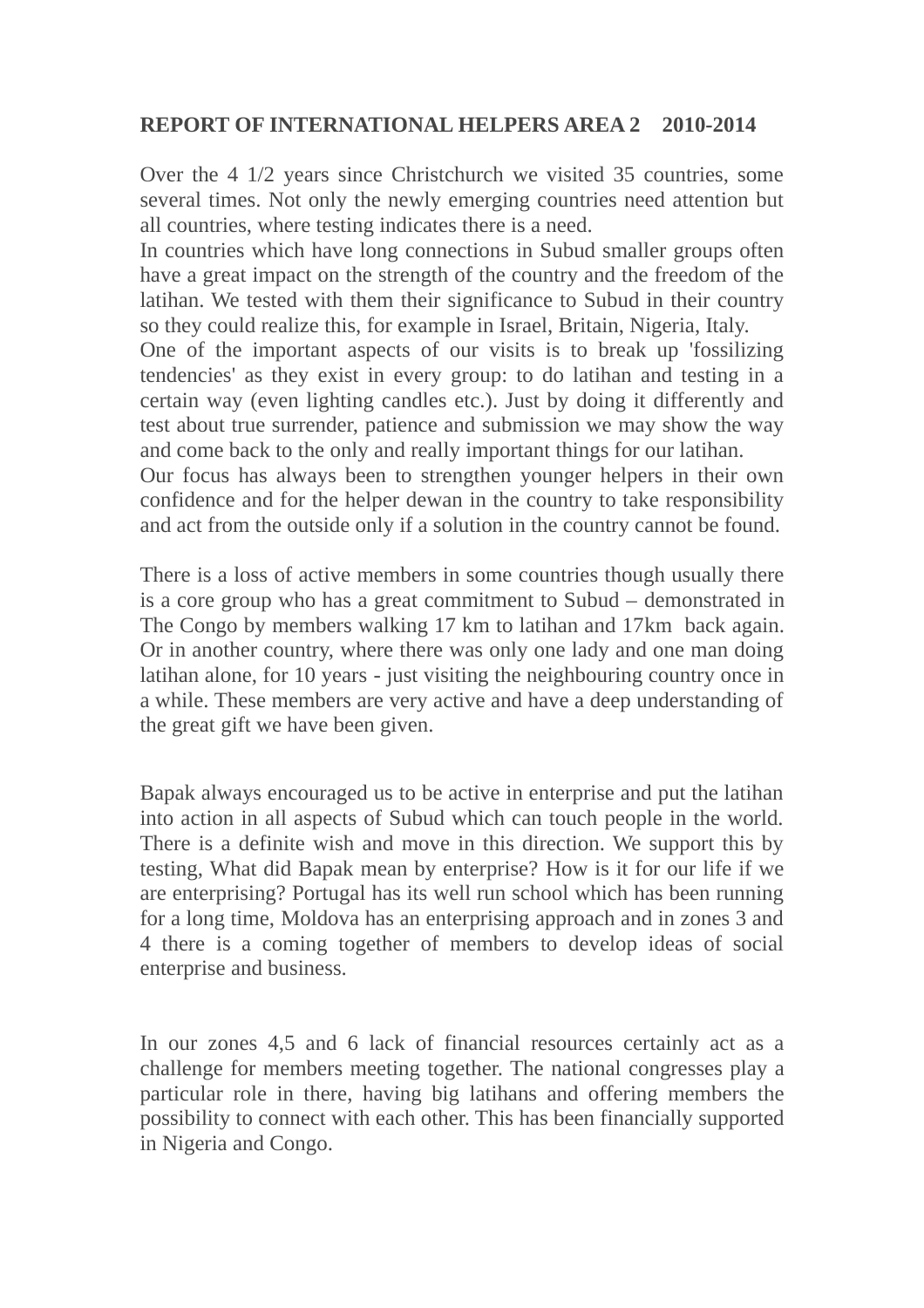Other important aspects of our work were the weekly latihans with the Council, skype meetings with the chair, MSF - often just supporting quietly, latihans and testings with all of the wings. Additionally also - the yearly zone meetings of zone 3 and 4.

During our visits we have tried, wherever we went, to stimulate the helpers to read Bapak's and Ibu's talks themselves so as to give a good example to the members - often testing with members how their progress is when reading Bapak's talks as opposed to just relying on their own receiving. Encouraging the helpers to be present at latihan evenings themselves. This avoids a possible loss of members. Do regular helpers' latihans and helper/committee latihans, to make things work smoothly.

When there were complaints about poor conditions of life and work we would remind the members that some effort is needed in the form of fasting and prihatin.

Also to remind Groups to have awareness of the sick and isolated members. Sometimes members die without the group knowing it.

Sometimes we feel that the country itself needs Latihan. We are aware that due to wars the atmosphere of a country feels heavy and burdened. Such Latihans feel like a fresh start or an inner prayer of forgiveness. Interesting also that this cannot be done intentionally but arises by itself. It made us understand why we have to go based on our tests which always take place together. Members from the country itself very often are not aware of this in the beginning but feel ''in a safe space'' if they manage to travel abroad, e.g. to a zone meeting. We have learned Bapak's wisdom in creating the 9 zones as well as the three areas of the world.

Finally, we would like to sincerely thank all the Members in all the Countries we have had the opportunity to visit, for their generous welcome.We always leave feeling a deep sense of connection to all the members we meet – a connection that is immediately established in the first Latihan after we arrive.

June 2014 Area 2 International Helpers Hamish Hassan Lawrence Dorinda Elisabeth Ragna